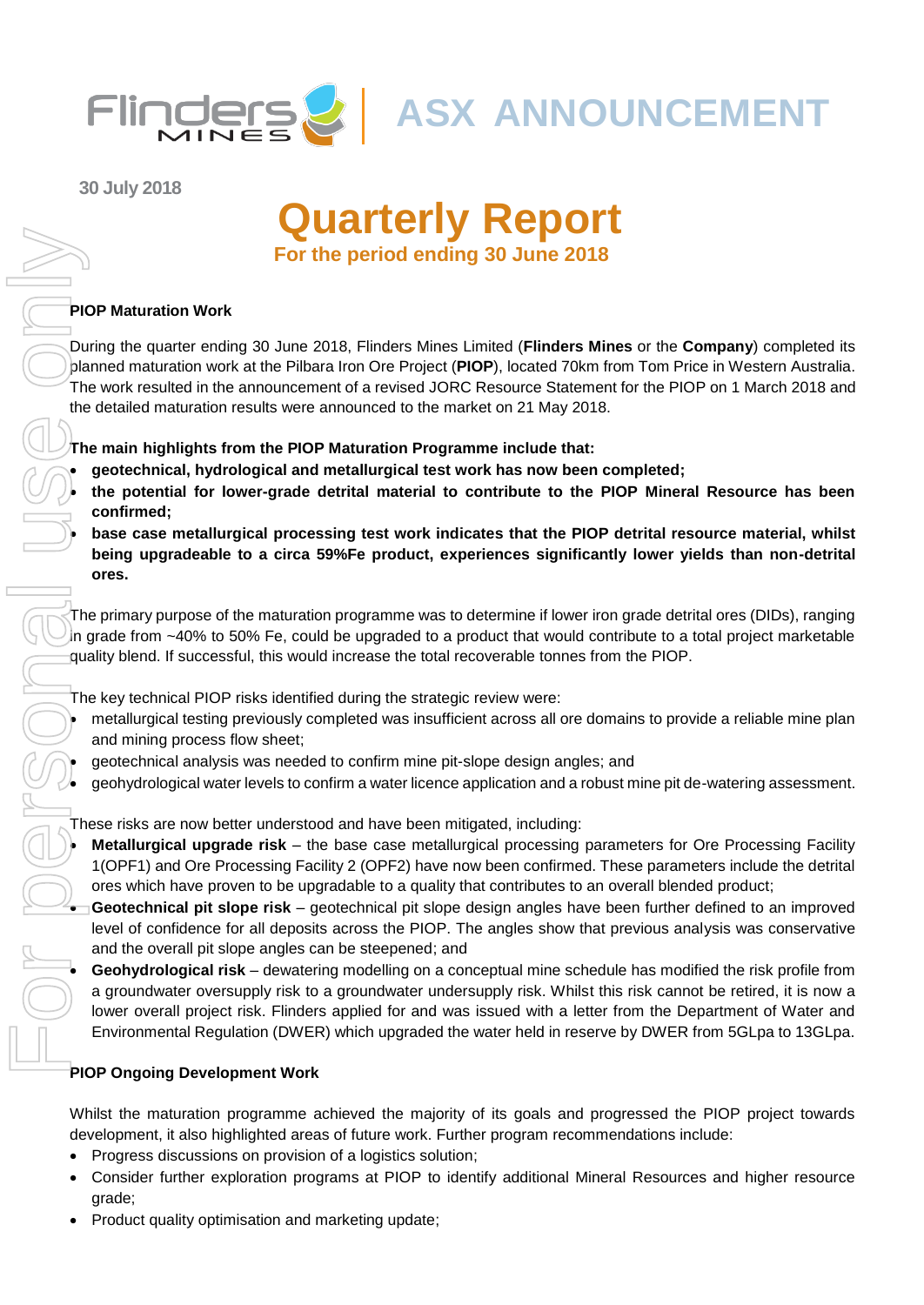- Process plant development to assess the impacts of the ore characteristics; and
- Undertake detailed mine planning once infrastructure parameters are secured.

## **Canegrass Project**

The Company continues to work on further exploration of the Canegrass tenements with the focus being on extending its knowledge of the VTM Resource and its ongoing assessment of the potential for gold in the various tenement holdings.

## **Corporate**

The Company appointed Ms Shannon Coates as Non-Executive Director on 20 June 2018.

## **Financial**

As at 30 June 2018, the Company had \$3.3 million in cash and \$5 million in debt via a loan from its major shareholder, PIO Mines Pty Ltd.

The Company finalised documentation for a non-renounceable Entitlement Offer to raise \$9.4m at \$0.07 per share to repay the loan and provide for working capital. The Entitlement Offer is an offer of approximately 134,678,058 new fully paid ordinary shares in the Company (New Shares) on the basis of 1 New Share for every 25 existing shares held by eligible shareholders. member more content.<br>
The Company appointed Ms Shannon Contes as Non-Executive Director on 20 June 2018.<br>
From Company incidends of Shannon Contes and and \$5 million in cubic variation from the Company incidents in the Com

The Offer Booklet was lodged with the ASX on 25 June 2018 and was sent to eligible shareholders together with a personalised Entitlement and Acceptance Form on 3 July 2018. The Entitlement Offer is not underwritten and there is no shortfall facility as part of the Offer. The Entitlement Offer is expected to close on 30 July 2018.

For further information please contact:

## **Shareholders**

David McAdam Executive Director (08) 9389 4483

## **About Flinders Mines Limited**

Flinders Mines Limited is an ASX-listed (ASX: FMS) exploration and development company focused on the commercialisation of its large, high quality hematite resource - the Pilbara Iron Ore Project (PIOP).

The PIOP is located approximately 70km from Tom Price in Western Australia's iron ore-rich Pilbara region. The project consists of two 100% owned tenements – M47/1451 (Blacksmith) and E47/1560 (Anvil) – and has a total (Inferred, Indicated and Measured) JORC-compliant resource of 1,484 million tonnes @ 52.2% Fe. The project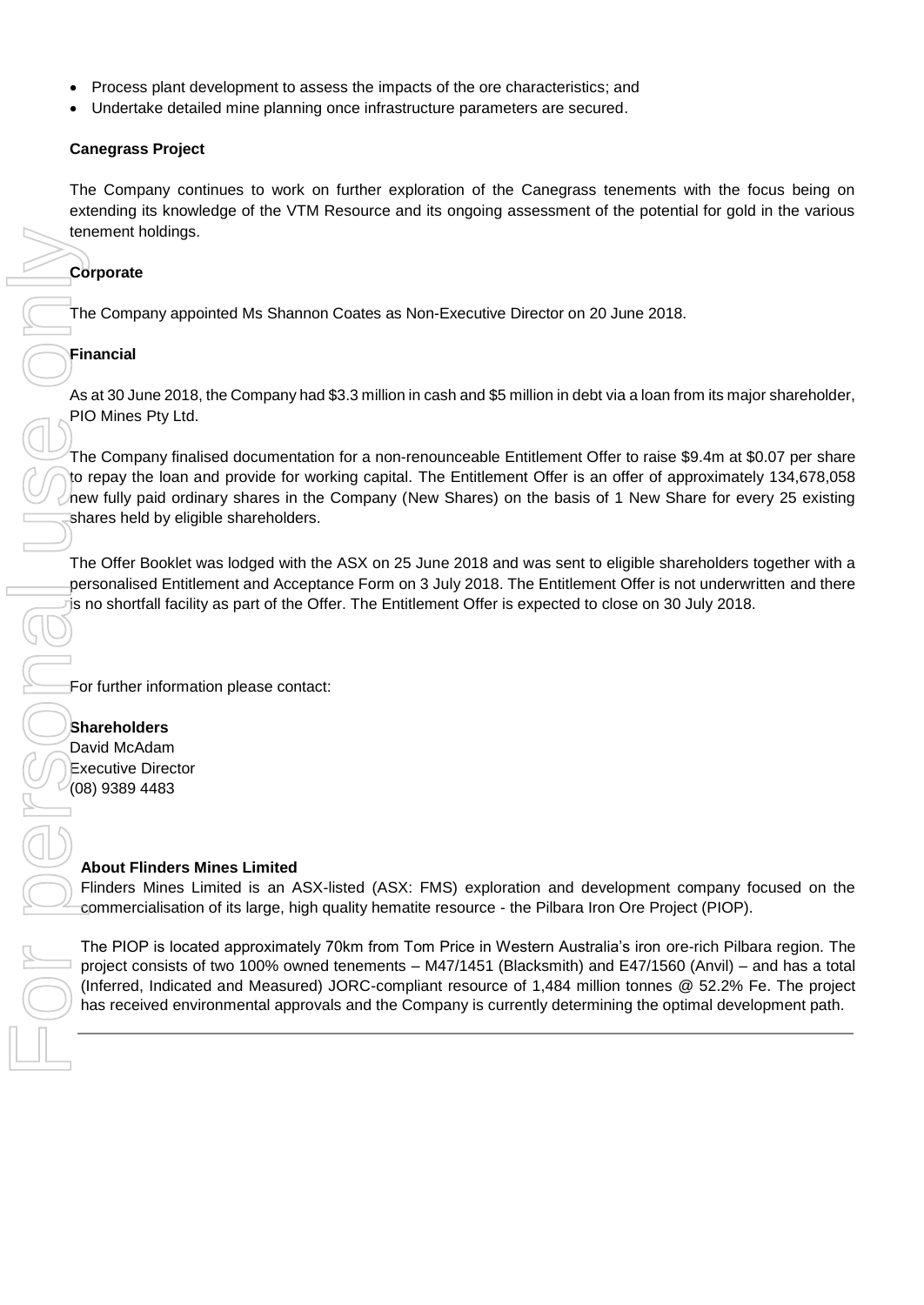## Tenement Schedule FortheQuarterending 30 June 2018

| <b>Tenement</b><br>No. | <b>Status</b>                  | <b>Tenement</b><br><b>Name</b> | Grant/<br>Application<br>Date | <b>Expiry</b><br><b>Date</b> | Area<br>$(Sq$ Km $)$ | <b>Registered Holder</b><br>/Applicant     | Interest | <b>Related</b><br>Agreement |  |
|------------------------|--------------------------------|--------------------------------|-------------------------------|------------------------------|----------------------|--------------------------------------------|----------|-----------------------------|--|
|                        | <b>WESTERN AUSTRALIA</b>       |                                |                               |                              |                      |                                            |          |                             |  |
|                        | Canegrass Project <sup>1</sup> |                                |                               |                              |                      |                                            |          |                             |  |
| E58/232                | Granted                        | <b>Boulder Well</b>            | 29/07/2002                    | 28/07/2018                   | 16.1                 | <b>Flinders Canegrass</b><br><b>PtyLtd</b> | 100%     |                             |  |
| E58/236                | Granted                        | Challa                         | 22/03/2002                    | 21/03/2018                   | 16.1                 | <b>Flinders Canegrass</b><br><b>PtyLtd</b> | 100%     |                             |  |
| E58/282                | Granted                        | <b>HoneyPot</b>                | 3/05/2007                     | 2/05/2018                    | 27.2                 | <b>Flinders Canegrass</b><br>PtyLtd        | 100%     |                             |  |
|                        |                                |                                |                               |                              |                      |                                            |          |                             |  |
| E58/520                | Granted                        | Waramboo                       | 14/09/2017                    | 13/09/2022                   | 3.1                  | <b>Flinders Canegrass</b><br><b>PtyLtd</b> | 100%     |                             |  |
| E58/521                | Granted                        | Waramboo                       | 14/09/2017                    | 13/09/2022                   | 15.1                 | <b>Flinders Canegrass</b><br><b>PtyLtd</b> | 100%     |                             |  |
| E58/522                | Granted                        | Waramboo                       | 14/09/2017                    | 13/09/2022                   | 24.1                 | <b>Flinders Canegrass</b><br><b>PtyLtd</b> | 100%     |                             |  |
|                        |                                |                                |                               |                              |                      |                                            |          |                             |  |

## Pilbara Iron Ore Project<sup>2</sup>

| E47/1560 | Granted     | Anvil                | 6/09/2007  | 5/09/2018  | 44.4  | <b>Flinders Mines Ltd</b> | 100% | Prenti<br>Agreement |
|----------|-------------|----------------------|------------|------------|-------|---------------------------|------|---------------------|
| L47/728  | Granted     | <b>PIOP Airstrip</b> | 29/05/2015 | 28/05/2036 | 3.0   | <b>Flinders Mines Ltd</b> | 100% |                     |
| L47/730  | Granted     | <b>PIOP Village</b>  | 29/05/2015 | 28/05/2036 | 0.1   | <b>Flinders Mines Ltd</b> | 100% |                     |
| L47/731  | Application | Northern Road        | 1/09/2014  |            | 4.9   | <b>Flinders Mines Ltd</b> | 100% |                     |
| L47/734  | Granted     | Southern Road        | 29/05/2015 | 28/05/2036 | 4.2   | <b>Flinders Mines Ltd</b> | 100% |                     |
| M47/1451 | Granted     | <b>Blacksmith ML</b> | 26/03/2012 | 25/03/2033 | 111.6 | <b>Flinders Mines Ltd</b> | 100% | Prenti<br>Agreement |

## **SOUTH AUSTRALIA**

## Jamestown Project

| EL5557 | Granted | Washpool | 10/11/2014 | 9/11/2019 | 135.0 | <b>PNX Metals</b><br>Limited | Gold, Copper | <b>Phoenix Copper</b><br>Agreement |
|--------|---------|----------|------------|-----------|-------|------------------------------|--------------|------------------------------------|
|--------|---------|----------|------------|-----------|-------|------------------------------|--------------|------------------------------------|

1. E58/232, E58/236 and E58/282 are the subject of a current granted extension of term. A further extension of term will be applied for prior to the expiry of the current term.

2. E47/1560 is the subject of a current granted extension of term. A further extension of term will be applied for prior to the expiry of the current term.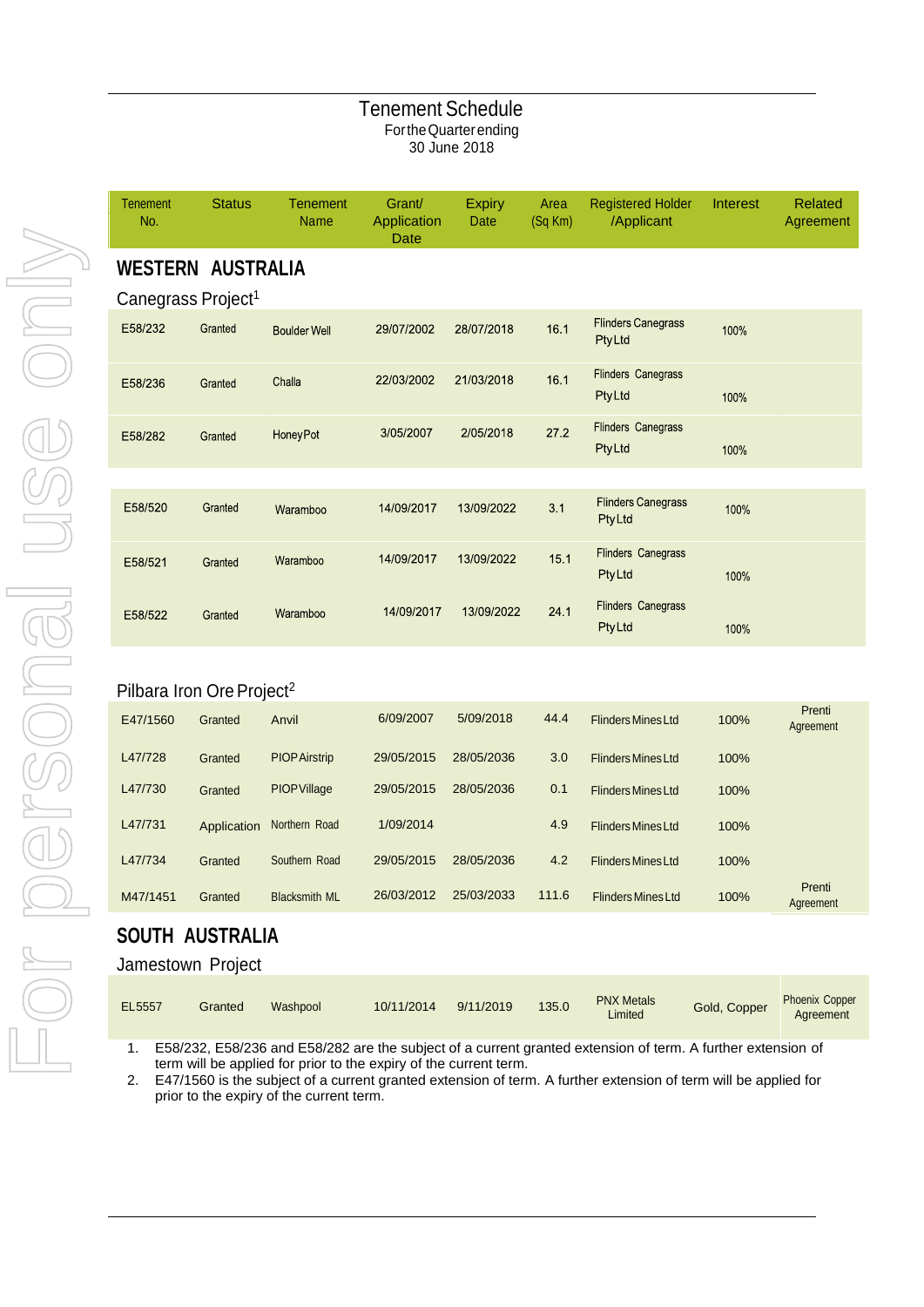#### **Competent Persons Statement**

The information in this report that relates to Mineral Resources was released to ASX on 1 March 2018 and is based on information compiled by John Graindorge who is a Chartered Professional (Geology) and a Member of the Australasian Institute of Mining and Metallurgy (MAusIMM) and has sufficient experience which is relevant to the style of mineralisation and type of deposit under consideration and to the activity to which he is undertaking to qualify as a Competent Person as defined in the 2012 Edition of the "Australasian Code for Reporting of Exploration Results, Mineral Resources and Ore Reserves". John Graindorge is a full-time employee of Snowden Mining Industry Consultants Pty Ltd. The Company confirms that the form and context in which the Competent Person's findings are presented have not been modified from the original announcement and, in the case of estimates of Mineral Resources, all material assumptions and technical parameters underpinning the estimates in the initial announcement continue to apply and have not materially changed.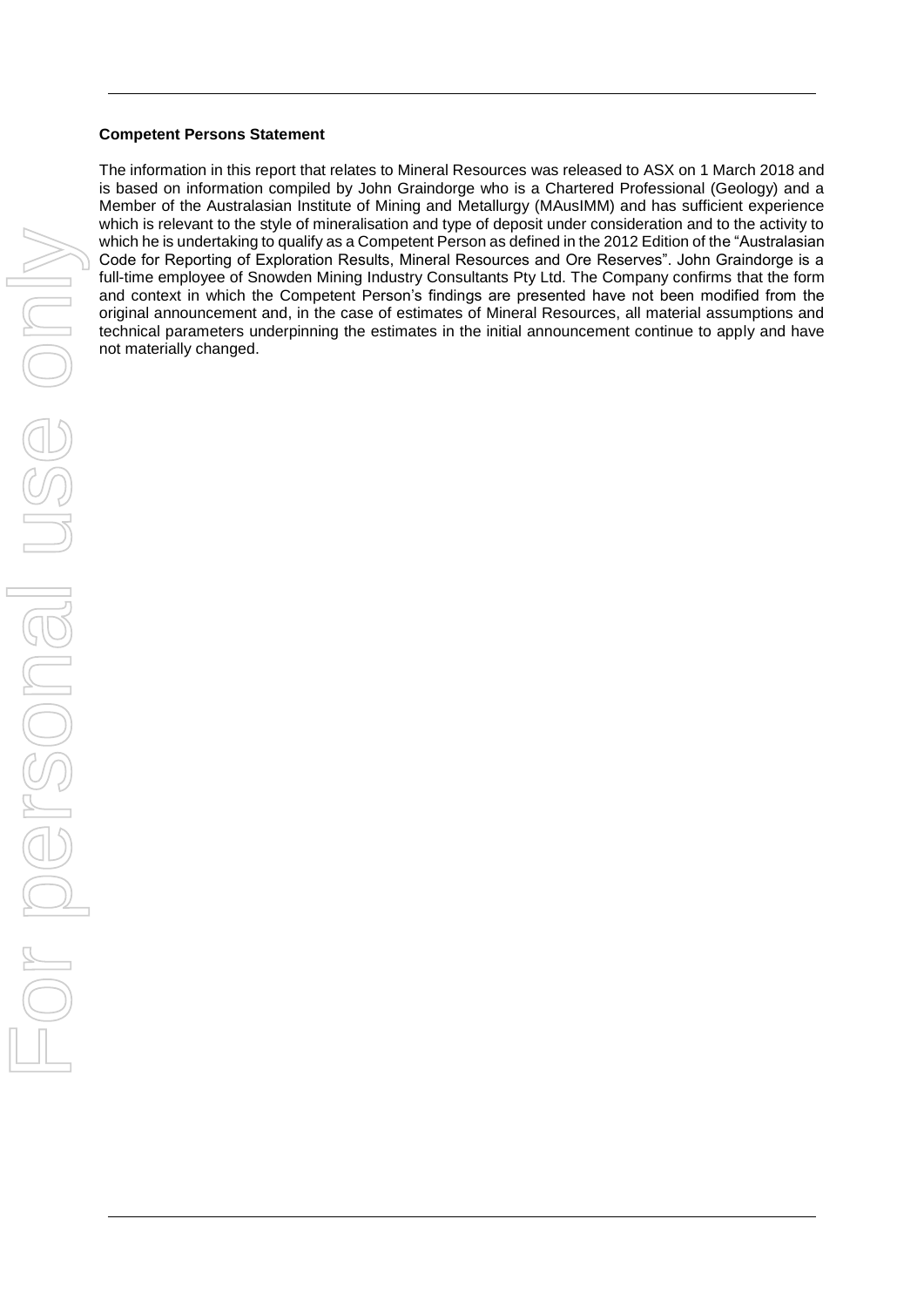*+Rule 5.5*

# **Appendix 5B**

## **Mining exploration entity and oil and gas exploration entity quarterly report**

Introduced 01/07/96 Origin Appendix 8 Amended 01/07/97, 01/07/98, 30/09/01, 01/06/10, 17/12/10, 01/05/13, 01/09/16

### **Name of entity**

Flinders Mines Limited

46 091 118 044 30 June 2018

**ABN Quarter ended ("current quarter")**

|     | <b>Consolidated statement of cash flows</b>       | <b>Current quarter</b><br>\$A'000 | Year to date<br>(12 months)<br>\$A'000 |
|-----|---------------------------------------------------|-----------------------------------|----------------------------------------|
| 1.  | Cash flows from operating activities              |                                   |                                        |
| 1.1 | Receipts from customers                           |                                   |                                        |
| 1.2 | Payments for                                      |                                   |                                        |
|     | exploration & evaluation<br>(a)                   | (1, 136)                          | (10, 219)                              |
|     | development<br>(b)                                |                                   |                                        |
|     | production<br>(c)                                 |                                   |                                        |
|     | staff costs<br>(d)                                |                                   |                                        |
|     | administration and corporate costs<br>(e)         | (491)                             | (1,687)                                |
| 1.3 | Dividends received (see note 3)                   |                                   |                                        |
| 1.4 | Interest received                                 | 18                                | 105                                    |
| 1.5 | Interest and other costs of finance paid          |                                   |                                        |
| 1.6 | Income taxes paid                                 |                                   |                                        |
| 1.7 | Research and development refunds                  |                                   |                                        |
| 1.8 | Other (provide details if material)               |                                   |                                        |
| 1.9 | Net cash from / (used in) operating<br>activities | (1,609)                           | (11, 801)                              |

| 2.  | Cash flows from investing activities |  |
|-----|--------------------------------------|--|
| 2.1 | Payments to acquire:                 |  |
|     | property, plant and equipment<br>(a) |  |
|     | tenements (see item 10)<br>(b)       |  |
|     | investments<br>(C)                   |  |
|     | other non-current assets<br>(d)      |  |

*1 September 2016* Page 1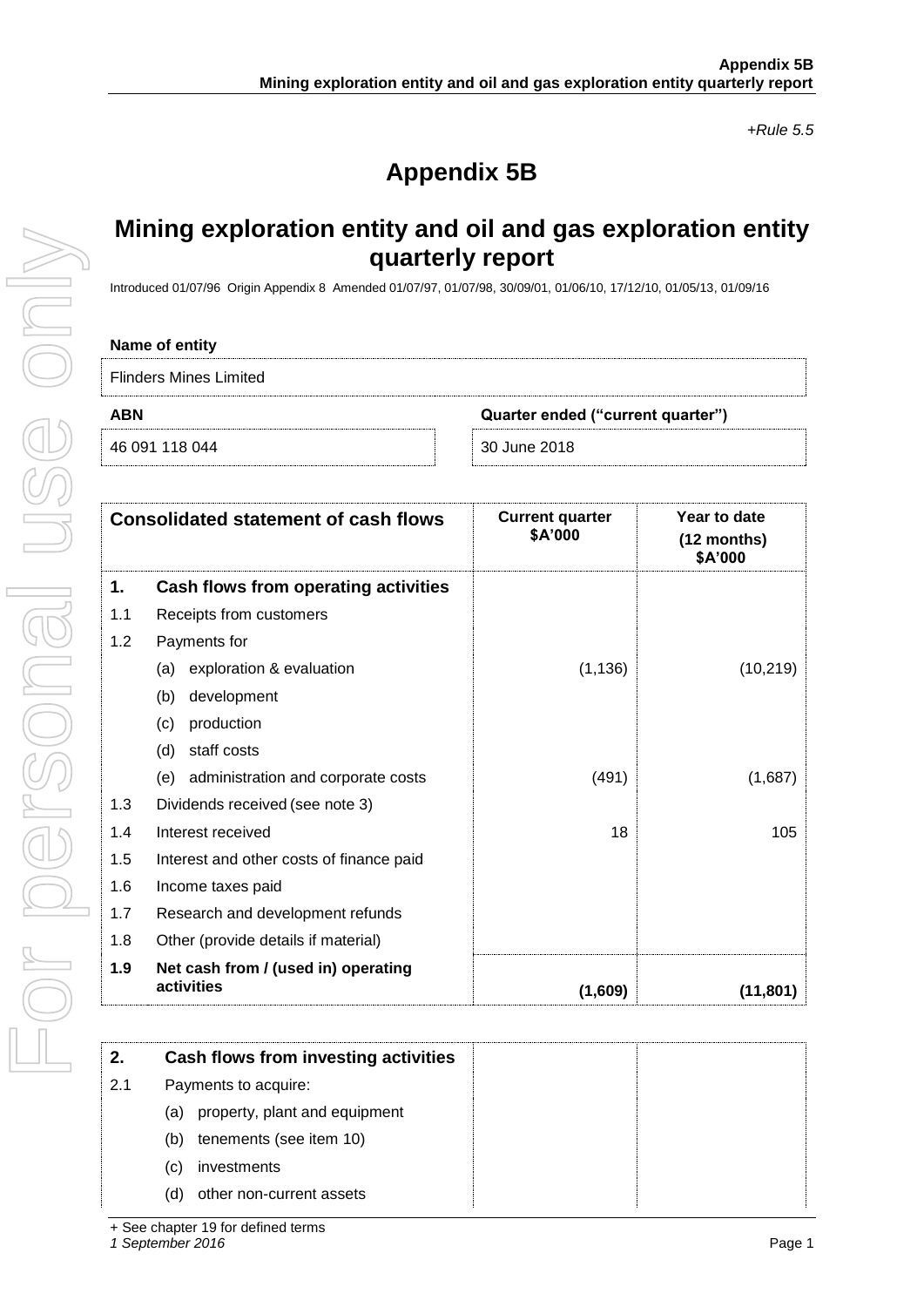|               | <b>Consolidated statement of cash flows</b>       | <b>Current quarter</b><br>\$A'000 | Year to date<br>(12 months)<br>\$A'000 |
|---------------|---------------------------------------------------|-----------------------------------|----------------------------------------|
| $2.2^{\circ}$ | Proceeds from the disposal of:                    |                                   |                                        |
|               | property, plant and equipment<br>(a)              |                                   | 14                                     |
|               | (b)<br>tenements (see item 10)                    |                                   |                                        |
|               | investments<br>(c)                                |                                   | 73                                     |
|               | other non-current assets<br>(d)                   |                                   |                                        |
| 2.3           | Cash flows from loans to other entities           |                                   |                                        |
| 2.4           | Dividends received (see note 3)                   |                                   |                                        |
| 2.5           | Other (provide details if material)               |                                   |                                        |
| 2.6           | Net cash from / (used in) investing<br>activities |                                   | 87                                     |

| 3.   | <b>Cash flows from financing activities</b>                                    |      |       |
|------|--------------------------------------------------------------------------------|------|-------|
| 3.1  | Proceeds from issues of shares                                                 |      |       |
| 3.2  | Proceeds from issue of convertible notes                                       |      |       |
| 3.3  | Proceeds from exercise of share options                                        |      |       |
| 3.4  | Transaction costs related to issues of<br>shares, convertible notes or options | (35) | (52)  |
| 3.5  | Proceeds from borrowings                                                       |      | 5,000 |
| 3.6  | Repayment of borrowings                                                        |      |       |
| 3.7  | Transaction costs related to loans and<br>borrowings                           |      |       |
| 3.8  | Dividends paid                                                                 |      |       |
| 3.9  | Other (provide details if material)                                            |      |       |
| 3.10 | Net cash from / (used in) financing<br>activities                              | (35) | 4.948 |

| 4.  | Net increase / (decrease) in cash and<br>cash equivalents for the period |         |           |
|-----|--------------------------------------------------------------------------|---------|-----------|
| 4.1 | Cash and cash equivalents at beginning of<br>period                      | 4,945   | 10,067    |
| 4.2 | Net cash from / (used in) operating<br>activities (item 1.9 above)       | (1,609) | (11, 801) |
| 4.3 | Net cash from / (used in) investing activities<br>(item 2.6 above)       |         | 87        |
| 4.4 | Net cash from / (used in) financing activities<br>item 3.10 above)       | (35)    | 4,948     |
| 4.5 | Effect of movement in exchange rates on<br>cash held                     |         |           |
| 4.6 | Cash and cash equivalents at end of<br>period                            | 3,301   | 3,301     |

+ See chapter 19 for defined terms

*1 September 2016* Page 2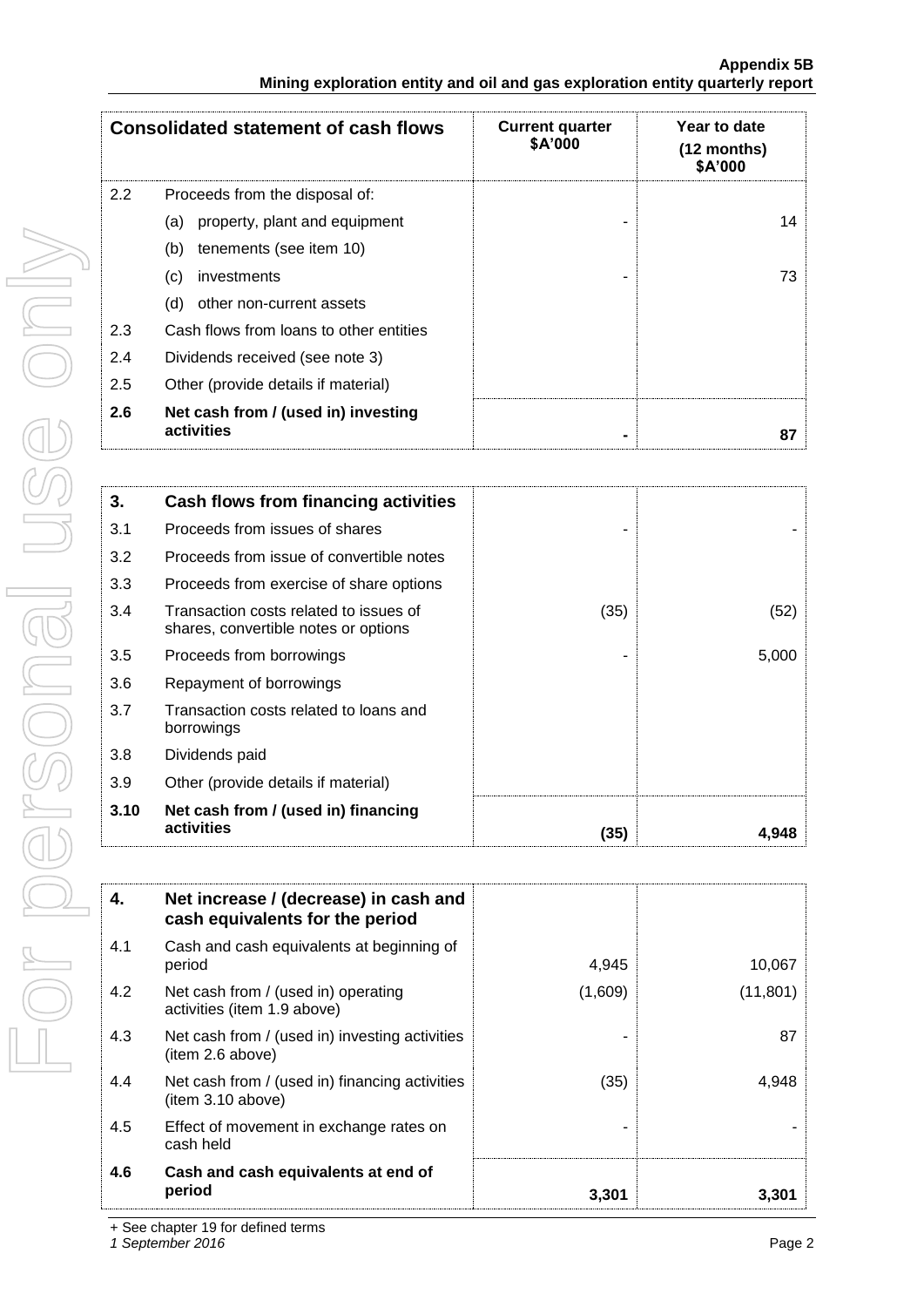| 5.  | Reconciliation of cash and cash<br>equivalents<br>at the end of the quarter (as shown in the<br>consolidated statement of cash flows) to the<br>related items in the accounts | <b>Current quarter</b><br>\$A'000 | <b>Previous quarter</b><br>\$A'000 |
|-----|-------------------------------------------------------------------------------------------------------------------------------------------------------------------------------|-----------------------------------|------------------------------------|
| 5.1 | <b>Bank balances</b>                                                                                                                                                          | 3.301                             | 4.945                              |
| 5.2 | Call deposits                                                                                                                                                                 |                                   |                                    |
| 5.3 | <b>Bank overdrafts</b>                                                                                                                                                        |                                   |                                    |
| 5.4 | Other (provide details)                                                                                                                                                       |                                   |                                    |
| 5.5 | Cash and cash equivalents at end of<br>quarter (should equal item 4.6 above)                                                                                                  | 3.301                             | 4.945                              |

| 6.  | Payments to directors of the entity and their associates                                                    | <b>Current quarter</b><br><b>\$A'000</b> |
|-----|-------------------------------------------------------------------------------------------------------------|------------------------------------------|
| 6.1 | Aggregate amount of payments to these parties included in item 1.2                                          | 264                                      |
| 6.2 | Aggregate amount of cash flow from loans to these parties included<br>in item 2.3                           |                                          |
| 6.3 | Include below any explanation necessary to understand the transactions included in<br>items $6.1$ and $6.2$ |                                          |
|     | Non-Executive and Executive Directors Fees for the June quarter.                                            |                                          |

| 7.  | Payments to related entities of the entity and their<br>associates                                                                        | <b>Current quarter</b><br>\$A'000 |  |
|-----|-------------------------------------------------------------------------------------------------------------------------------------------|-----------------------------------|--|
| 7.1 | Aggregate amount of payments to these parties included in item 1.2                                                                        | 104                               |  |
| 7.2 | Aggregate amount of cash flow from loans to these parties included<br>in item 2.3                                                         |                                   |  |
| 7.3 | Include below any explanation necessary to understand the transactions included in<br>items $7.1$ and $7.2$                               |                                   |  |
|     | Non-Executive Directors fees paid to TIO (NZ) Limited) for the June 18 quarter, a major shareholder<br>of Flinders Mines Limited (\$59k). |                                   |  |
|     | Tenement management and field services paid to BBI Group Pty Ltd for the June 18 quarter, a                                               |                                   |  |

subsidiary of the major shareholder of Flinders Mines Limited (\$45k).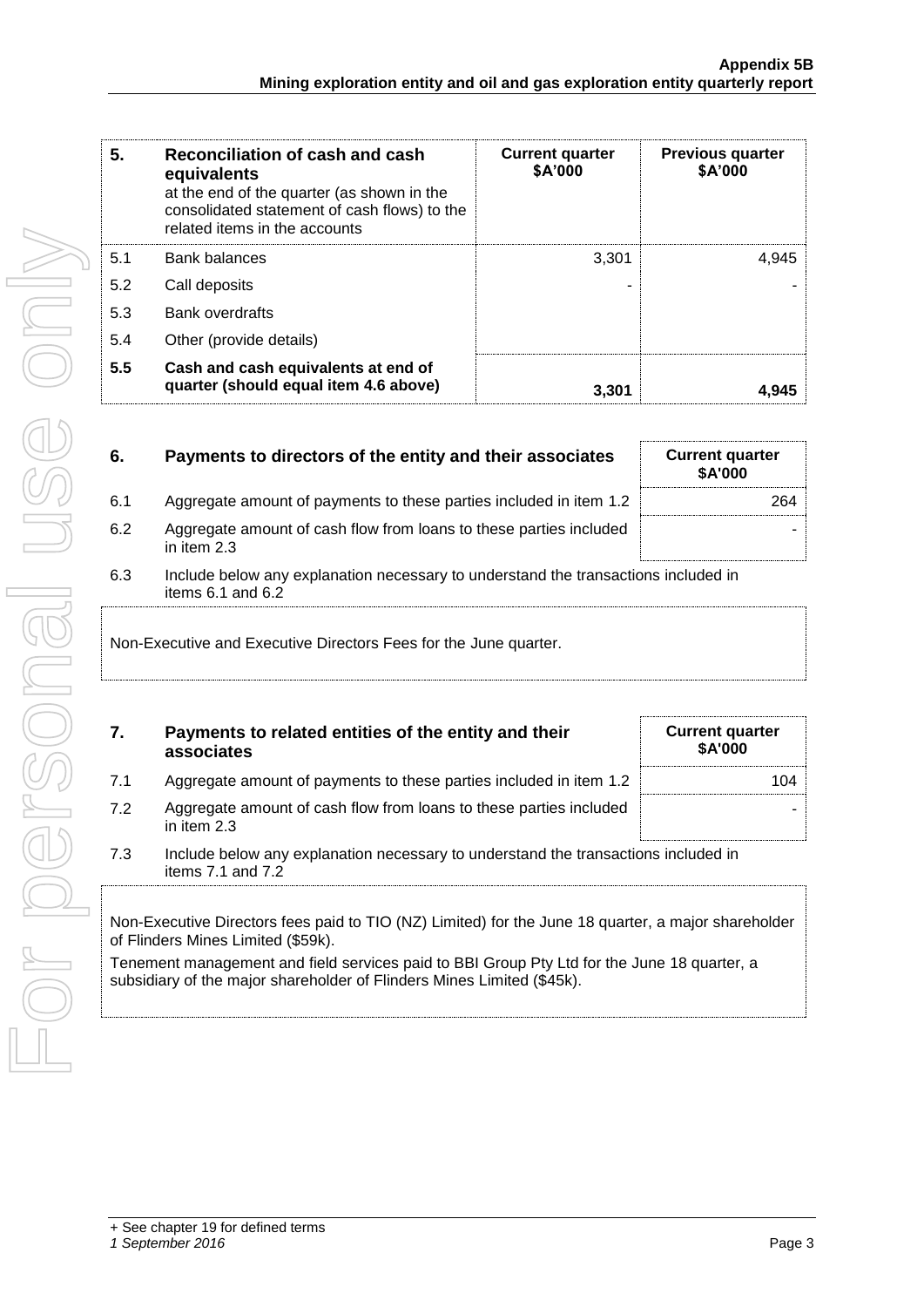| 8.  | <b>Financing facilities available</b><br>Add notes as necessary for an<br>understanding of the position | <b>Total facility amount</b><br>at quarter end<br>\$A'000 | Amount drawn at<br>quarter end<br>\$A'000 |  |
|-----|---------------------------------------------------------------------------------------------------------|-----------------------------------------------------------|-------------------------------------------|--|
| 8.1 | Loan facilities                                                                                         | 5.000                                                     | 5,000                                     |  |
| 8.2 | Credit standby arrangements                                                                             | -                                                         |                                           |  |
| 8.3 | Other (please specify)                                                                                  | -                                                         |                                           |  |

8.4 Include below a description of each facility above, including the lender, interest rate and whether it is secured or unsecured. If any additional facilities have been entered into or are proposed to be entered into after quarter end, include details of those facilities as well.

Unsecured A\$5m loan facility provided by PIO Mines Pty Limited, a subsidiary of the major shareholder, at an interest rate of 3.885%pa. A\$3m was drawn on 9 November 2017. A\$2m was drawn on 19 January 2018.

| 9.  | <b>Estimated cash outflows for next quarter</b> | \$A'000 |
|-----|-------------------------------------------------|---------|
| 9.1 | Exploration and evaluation                      | (92)    |
| 9.2 | Development                                     |         |
| 9.3 | Production                                      |         |
| 9.4 | Staff costs                                     |         |
| 9.5 | Administration and corporate costs              | (414)   |
| 9.6 | Other (provide details if material)             |         |
| 9.7 | <b>Total estimated cash outflows</b>            | (506)   |

| 10.  | <b>Changes in</b><br>tenements<br>(items $2.1(b)$ and<br>$2.2(b)$ above)                          | <b>Tenement</b><br>reference<br>and<br><b>location</b> | <b>Nature of interest</b> | Interest at<br>beginning<br>of quarter | <b>Interest</b><br>at end of<br>quarter |
|------|---------------------------------------------------------------------------------------------------|--------------------------------------------------------|---------------------------|----------------------------------------|-----------------------------------------|
| 10.1 | Interests in mining<br>tenements and<br>petroleum tenements<br>lapsed, relinquished<br>or reduced |                                                        |                           |                                        |                                         |
| 10.2 | Interests in mining<br>tenements and<br>petroleum tenements<br>acquired or increased              |                                                        |                           |                                        |                                         |